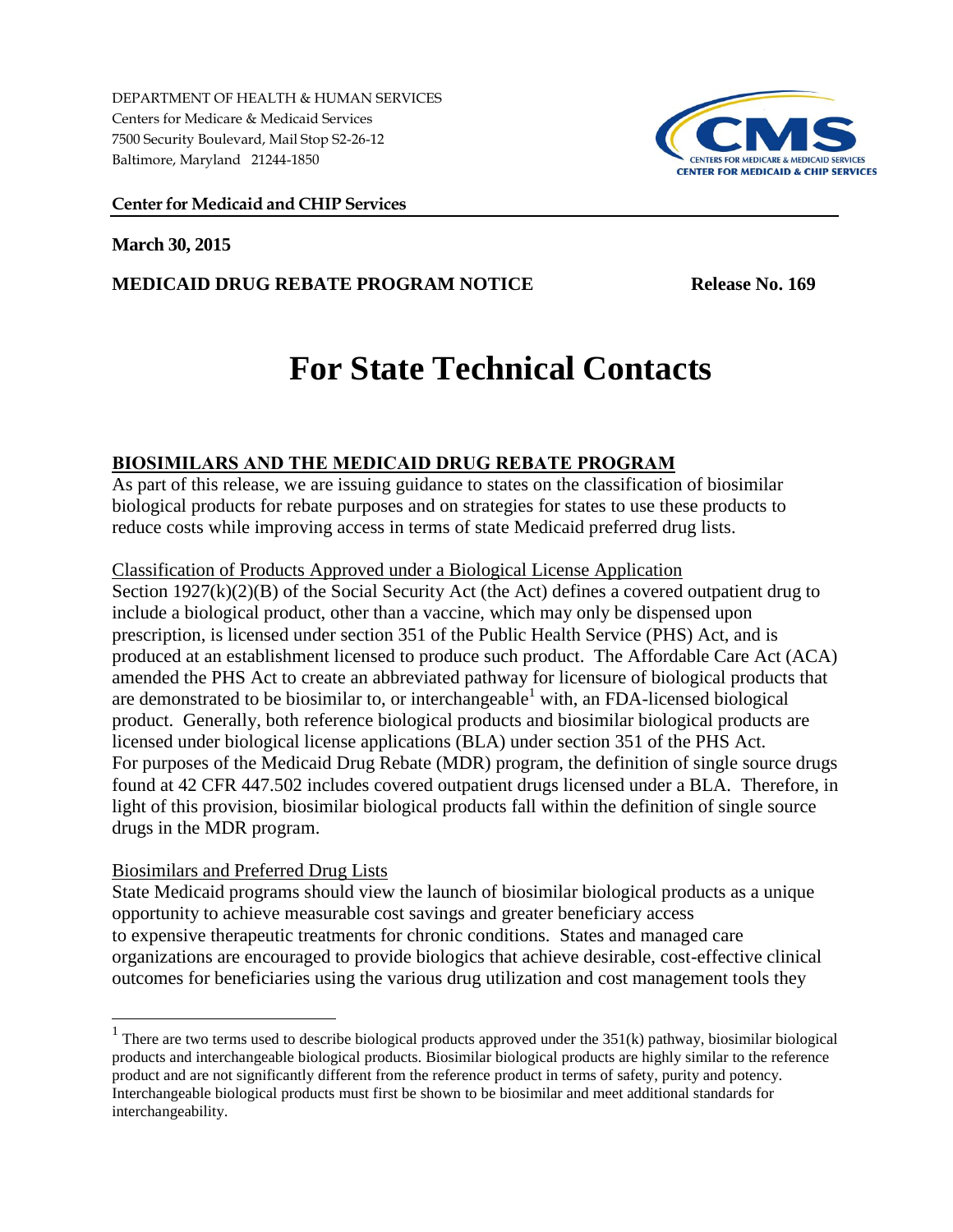have available (e.g., step therapy, prior authorization, preferred drug lists) to the extent such tools are consistent with the state plan. In addition to the rebates received from manufacturers, cost savings may be achieved through the establishment of supplemental rebate agreements between states and manufacturers. States may consider the total rebates for reference biological products as well as those that have been determined to be biosimilar to, or interchangeable with, reference biological products in their determination of preferred drugs lists consistent with the requirements for prior authorization programs in section 1927(d)(5) of the Act.

We remind states that educating physicians and pharmacists on how to prescribe and dispense cost effective biosimilar biologicals is important to encourage and maximize their use. That is because, in contrast with traditional drugs, a prescriber may not be able to simply write the proprietary name of a reference biological product and expect the pharmacist to substitute it with the biosimilar biological product. The prescriber may have to write the proprietary name of the biosimilar biological product, or the product or proper name of the biosimilar biological product as found in the FDA's Purple Book

[\(http://www.fda.gov/Drugs/DevelopmentApprovalProcess/HowDrugsareDevelopedandApprove](http://www.fda.gov/Drugs/DevelopmentApprovalProcess/HowDrugsareDevelopedandApproved/ApprovalApplications/TherapeuticBiologicApplications/Biosimilars/ucm411418.htm) [d/ApprovalApplications/TherapeuticBiologicApplications/Biosimilars/ucm411418.htm\)](http://www.fda.gov/Drugs/DevelopmentApprovalProcess/HowDrugsareDevelopedandApproved/ApprovalApplications/TherapeuticBiologicApplications/Biosimilars/ucm411418.htm) in order for it to be dispensed, or issue a new prescription if a patient is already taking another biological product.

States could also consider encouraging prescribers to determine whether patients for whom treatment with biological products is needed could achieve desired therapeutic outcomes by using the biosimilar biological product if more cost effective than the reference biological product. To ensure safe and efficacious use of these products, we suggest that states could use their drug utilization review (DUR) programs and pharmacy and therapeutics (P&T) committees to inform physicians and pharmacists about the appropriate prescribing and dispensing of biological products, including the use of biosimilar biological products as it relates to the FDA designation of interchangeability with the reference biological product.

States can provide this education through newsletters to prescribers, electronic prescribing messaging, point of sale (POS) edits to pharmacists at the point of dispensing, or a combination of these methods. We refer states to their own drug product selection laws as well as the FDA Purple Book for more information on the biosimilarlity or interchangeability of biosimilar biological products.

Questions regarding biosimilars should be sent to CMS at [RxDrugPolicy@cms.hhs.gov.](mailto:RxDrugPolicy@cms.hhs.gov)

## **ALLOWING ZERO AS A VALID VALUE FOR MEDICAID AMOUNT REIMBURSED & TOTAL AMOUNT REIMBURSED FIELDS ON MCO UTILIZATION RECORDS**

CMS previously issued guidance to manufacturers (Manufacturer Release #84, July 19, 2012), responding to inquiries that were received regarding whether manufacturer rebates are required to be paid to states in instances when managed care organization (MCO) data do not reflect a paid amount for a drug the MCO covered for a Medicaid beneficiary enrolled in its plan. In accordance with section  $1927(b)(1)(A)$  of the Social Security Act (the Act), the manufacturer is responsible for payment of rebates for covered outpatient drugs dispensed to Medicaid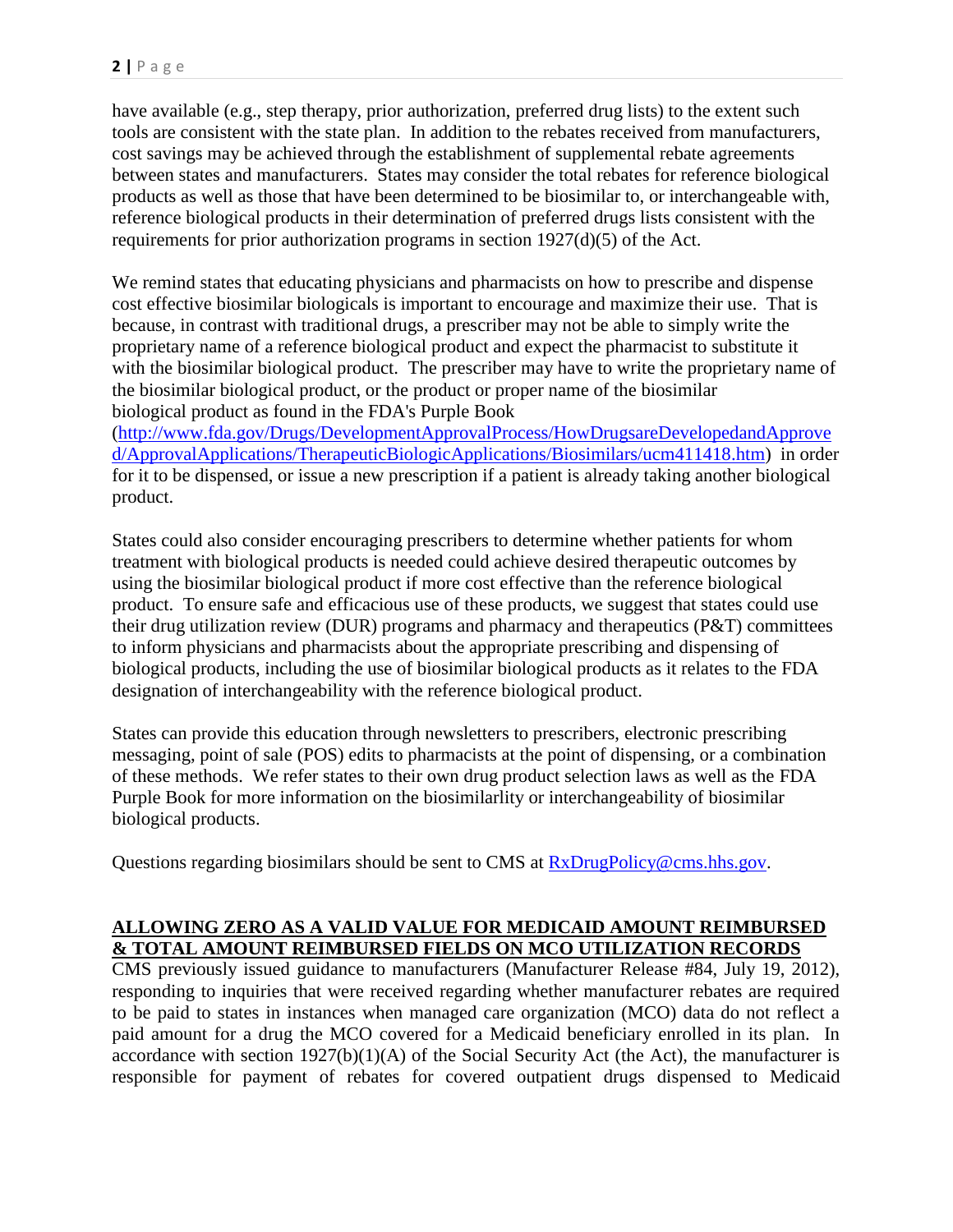beneficiaries enrolled in MCOs, regardless of the payment terms negotiated as part of the contract between the MCO and its participating pharmacies to provide Medicaid coverage.

When a drug is dispensed to a Medicaid beneficiary under a managed care arrangement, the state may have paid for the drug in advance, via a capitated payment to the MCO. In these instances, MCO data will generally not reflect a paid amount for the drug that was dispensed. Previously, CMS's Medicaid Drug Rebate (MDR) system rejected any state utilization (either fee-for-service (FFS) or MCO) record in which the Medicaid Amount Reimbursed or Total Amount Reimbursed Fields were zero. However, in light of the capitated payment arrangements that are generally utilized by states and MCOs, a zero value in these fields could be appropriate for MCO data. As a result, we have updated the MDR system to accept a zero value for MCO utilization records for the Medicaid Amount Reimbursed and Total Amount Reimbursed fields. This change is applicable to all future MCO utilization data submissions, as well as to all prior quarterly submissions back to first quarter 2010, since that is the first quarter in which MCO utilization data reporting was available to the states. Consequently, any state that submits an update to previously reported MCO utilization data back to first quarter 2010 will be able to submit a zero value in the Medicaid Amount Reimbursed and Total Amount Reimbursed fields. FFS utilization records will continue to reject if either of these fields are reported with a value of zero. If a state previously reported MCO utilization data incorrectly by including a value greater than zero in the Medicaid Amount Reimbursed or Total Amount Reimbursed fields, or if a state's previous MCO utilization submission was rejected due to a zero value in either of those fields, the state has the option to resubmit the utilization data to CMS as soon as possible. As a reminder, states must submit all rebate utilization for which rebates were billed within 60 days of the end of the rebate period, including any adjustments or corrections to previous rebate periods.

Questions regarding the submission of utilization data should be sent to CMS at [MDRUtilization@cms.hhs.gov.](mailto:MDRUtilization@cms.hhs.gov)

# **BRANDED PRESCRIPTION DRUG (BPD) PROGRAM AND ZERO REIMBURSEMENT AMOUNT MCO UTILIZATION VALUES**

Currently, the Medicaid sales formula for each quarter of the BPD program determines the percentage of the Total Amount Reimbursed that is the Medicaid portion. However, per above guidance "Allowing Zero as a Valid Value for Medicaid Amount Reimbursed...", this determination did not take into account that zero may be a valid value in the MCO Medicaid Amount Reimbursed and Total Amount Reimbursed Fields. This being the case, in order to facilitate the calculation of the BPD sales fee, MCO records received from states with zero reimbursement values will be calculated with a proxy amount of .01 in both the Medicaid Amount Reimbursed and the Total Amount Reimbursed fields. This proxy amount will not be reflected in DDR or Medicaid.gov, but will be used in the methodology to derive each manufacturer's calculated fee. For more information, please visit the BPD website at [http://medicaid.gov/Medicaid-CHIP-Program-Information/By-Topics/Benefits/Prescription-](http://medicaid.gov/Medicaid-CHIP-Program-Information/By-Topics/Benefits/Prescription-Drugs/Branded-Prescription-Drug.html)[Drugs/Branded-Prescription-Drug.html.](http://medicaid.gov/Medicaid-CHIP-Program-Information/By-Topics/Benefits/Prescription-Drugs/Branded-Prescription-Drug.html)

Questions regarding the BPD program for Medicaid should be sent to [MedicaidBPD@cms.hhs.gov.](mailto:MedicaidBPD@cms.hhs.gov)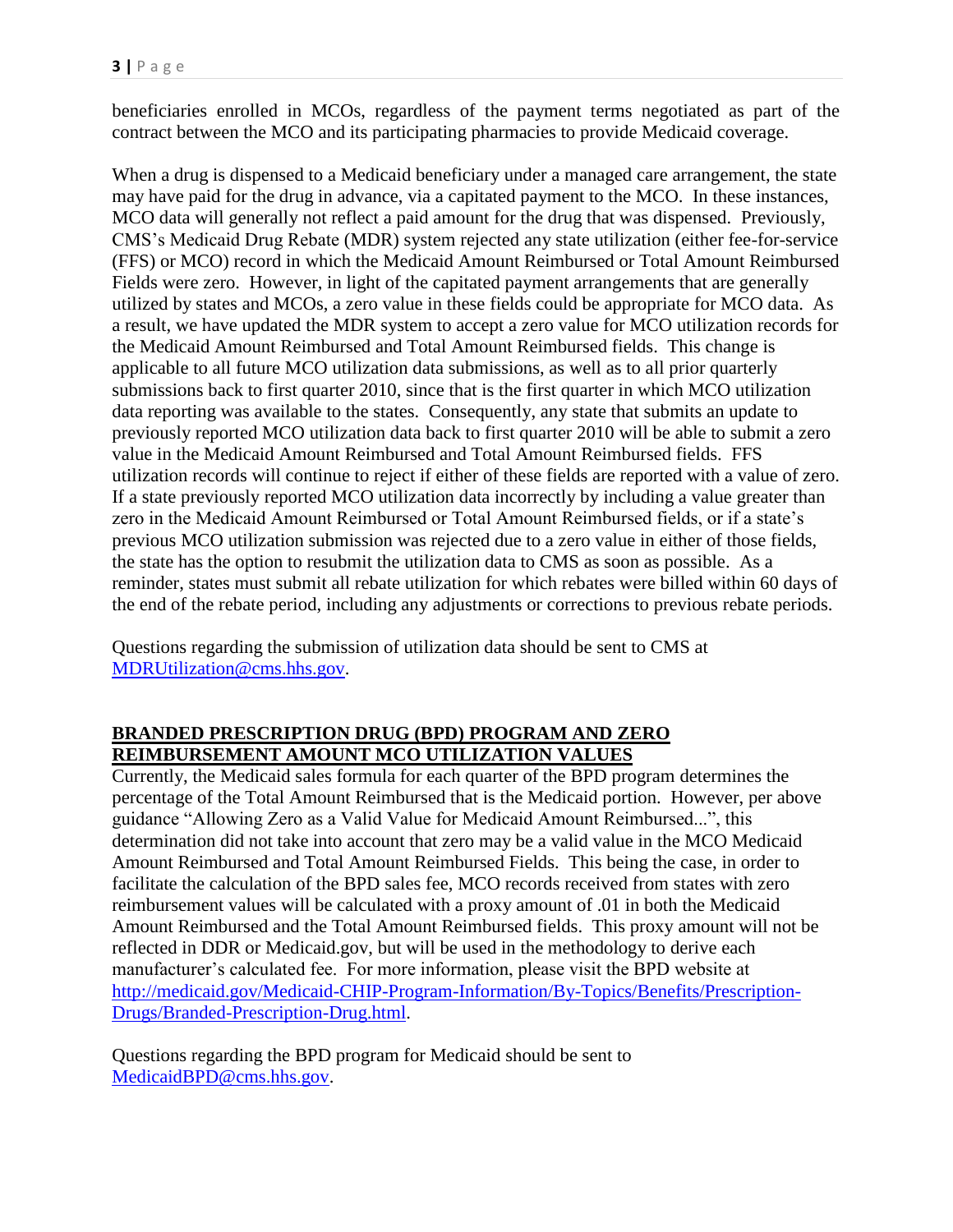# **CLARIFICATION OF POSTMARK DATES WHEN USING SECURE WEBSITES**

This is a follow-up to clarify the guidance provided in State Release No.166 (March 10, 2014), pertaining to what qualifies as a postmark date for secure websites. Specifically, that release noted that the postmark date for states that opt to use a secure website for invoice transmission should be equal to the date of an email notification that a web invoice is ready to be downloaded. In addition, the release stated that such email notifications should include the invoice within the body of the email or, at minimum, information on the number of units paid by national drug code (NDC).

While the postmark date for purposes of determining when interest is due is still equal to the date of an email notification that a web invoice is ready to be downloaded, after further consideration, the invoice or unit information is no longer required to be included in the email notification since it would be redundant. States may continue to include the information if they so choose. If you have any questions, please contact [MDRUtilization@cms.hhs.gov.](mailto:MDRUtilization@cms.hhs.gov)

/s/

Alissa Mooney DeBoy Acting Director Disabled & Elderly Health Programs Group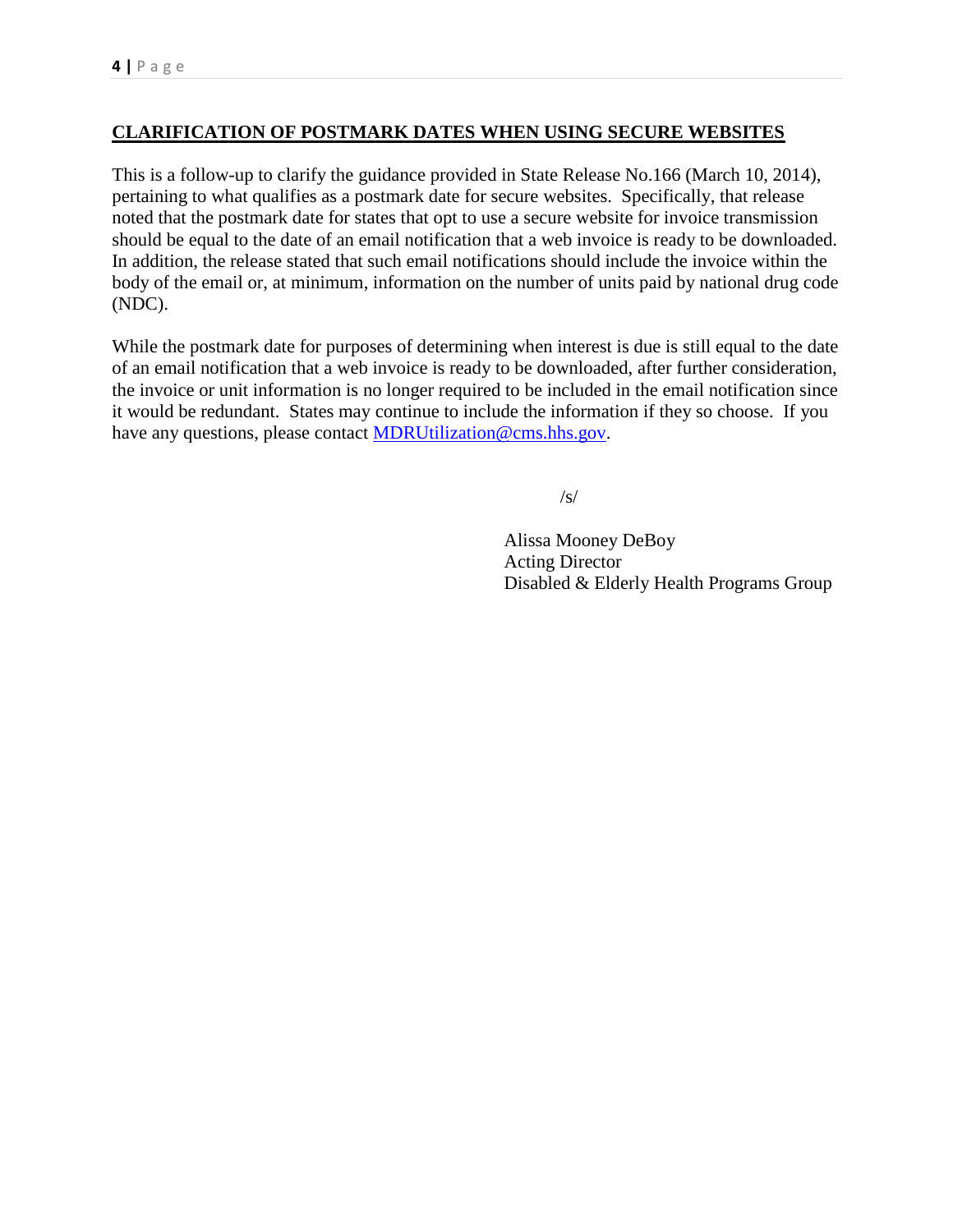## **DEPARTMENT OF HEALTH AND HUMAN SERVICES**

**Centers for Medicare & Medicaid Services**





**[Subscribe](https://public.govdelivery.com/accounts/USCMS/subscriber/new?pop=t&topic_id=USCMS_7819)** to the *MLN Connects® Provider eNews*: a weekly electronic publication with the latest Medicare program information, including MLN Connects<sup>®</sup> National Provider Call announcements, claim and pricer information, and Medicare Learning Network<sup>®</sup> educational product updates.

| <b>MLN Matters® Number: SE1509</b>  | Related Change Request (CR) #: N/A |
|-------------------------------------|------------------------------------|
| <b>Related CR Release Date: N/A</b> | <b>Effective Date: N/A</b>         |
| Related CR Transmittal #: N/A       | <b>Implementation Date: N/A</b>    |

# **Food and Drug Administration Approval of First Biosimilar Product**

## **Provider Types Affected**

This article is intended for health care professionals who submit claims to Medicare Administrative Contractors (MACs) for Medicare Part B services furnished to Medicare beneficiaries.

# **What You Need to Know**

The Centers for Medicare & Medicaid Services (CMS) is aware that the Food and Drug Administration (FDA) has approved the first biosimilar product. CMS policies will ensure Medicare beneficiaries will have access to this new product, as it does for other drugs that receive FDA approval. The purpose of this article is to address questions that have arisen regarding biosimilar products.

**Disclaimer**

This article was prepared as a service to the public and is not intended to grant rights or impose obligations. This article may contain references or links to statutes, regulations, or other policy materials. The information provided is only intended to be a general summary. It is not intended to take the place of either the written law or regulations. We encourage readers to review the specific statutes, regulations and other interpretive materials for a full and accurate statement of their contents. CPT only copyright 2014 American Medical Association.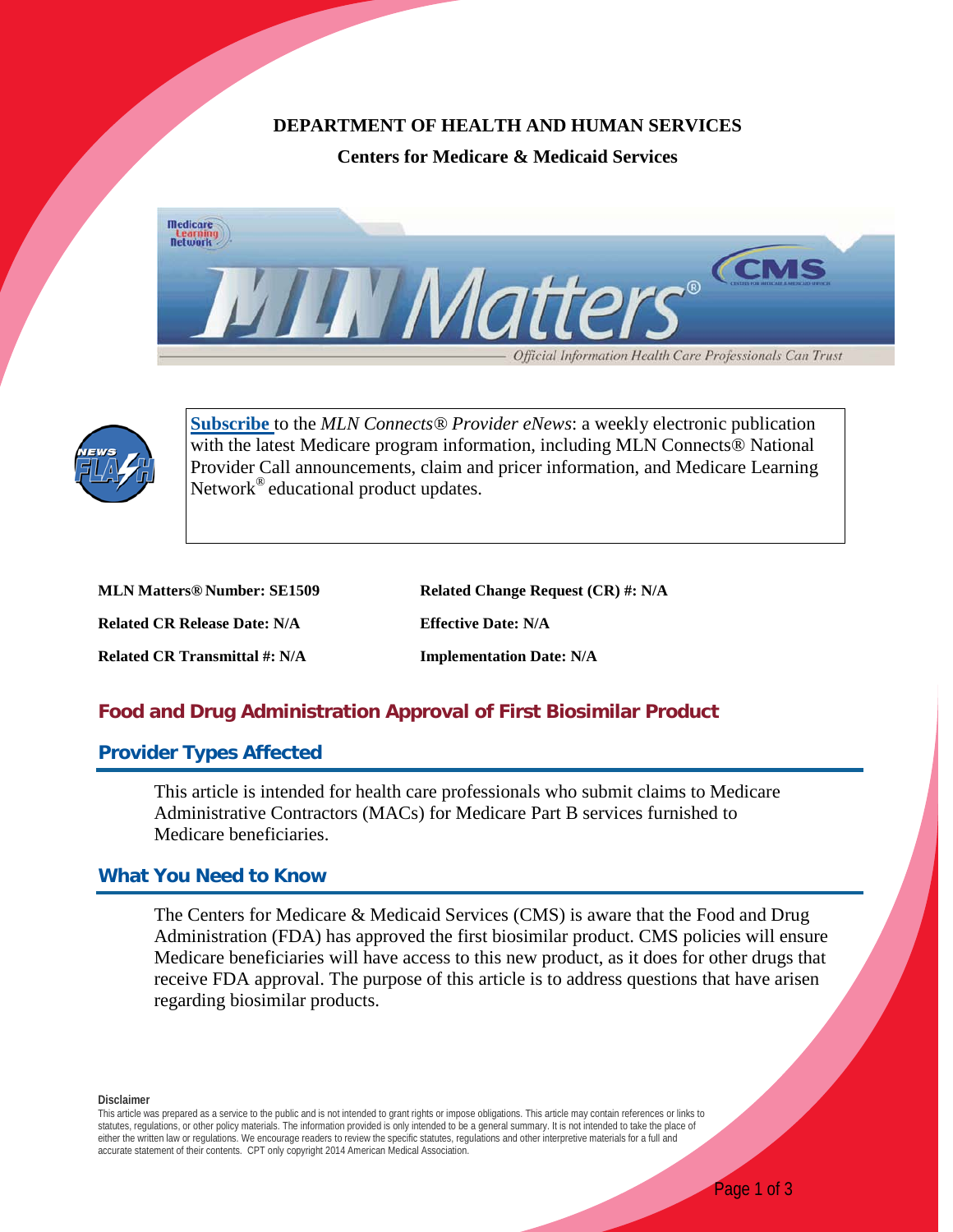## **Questions and Answers About Biosimilar Products**

#### **Question:**

How will a health care professional that administers this product get reimbursed under Medicare Part B?

#### **Answer:**

Medicare Part B payment for newly approved drugs and biologicals is available once the product is approved by the FDA. CMS will incorporate biosimilars that are approved under the abbreviated biological approval pathway into the Average Sales Price (ASP) payment methodology, and issue additional guidance as necessary. Initially, once the manufacturer's wholesale acquisition cost (WAC) is available, Medicare will pay 106 percent of the WAC for the product until ASP information is available. Once ASP information is available for this biosimilar product, Medicare payment will equal the ASP for the biosimilar product plus six percent of the ASP for the reference product.

#### **Question:**

How soon will CMS be releasing coding information related to Part B reimbursement?

#### **Answer:**

CMS anticipates including the approved biosimilar in the next quarterly Healthcare Common Procedure Coding System (HCPCS) tape release in the coming weeks, appearing in the claims processing system on July 1, 2015, effective retroactively to the FDA approval date.

#### **Question:**

Will CMS be assigning unique codes to each biosimilar released?

#### **Answer:**

CMS will create a separate code to distinguish the biosimilar from the reference biological. CMS is considering policy options for coding of additional biosimilars, and will release further guidance in the future.

#### **Question:**

Will use of a distinguishing identifier to biological products make it harder to achieve Medicare reimbursement?

#### **Answer:**

Distinguishing identifiers will have no bearing on coding and payment.

#### **Question:**

How will CMS address providing access to biosimilars through Medicare Part D?

#### **Disclaimer**

This article was prepared as a service to the public and is not intended to grant rights or impose obligations. This article may contain references or links to statutes, regulations, or other policy materials. The information provided is only intended to be a general summary. It is not intended to take the place of either the written law or regulations. We encourage readers to review the specific statutes, regulations and other interpretive materials for a full and accurate statement of their contents. CPT only copyright 2014 American Medical Association.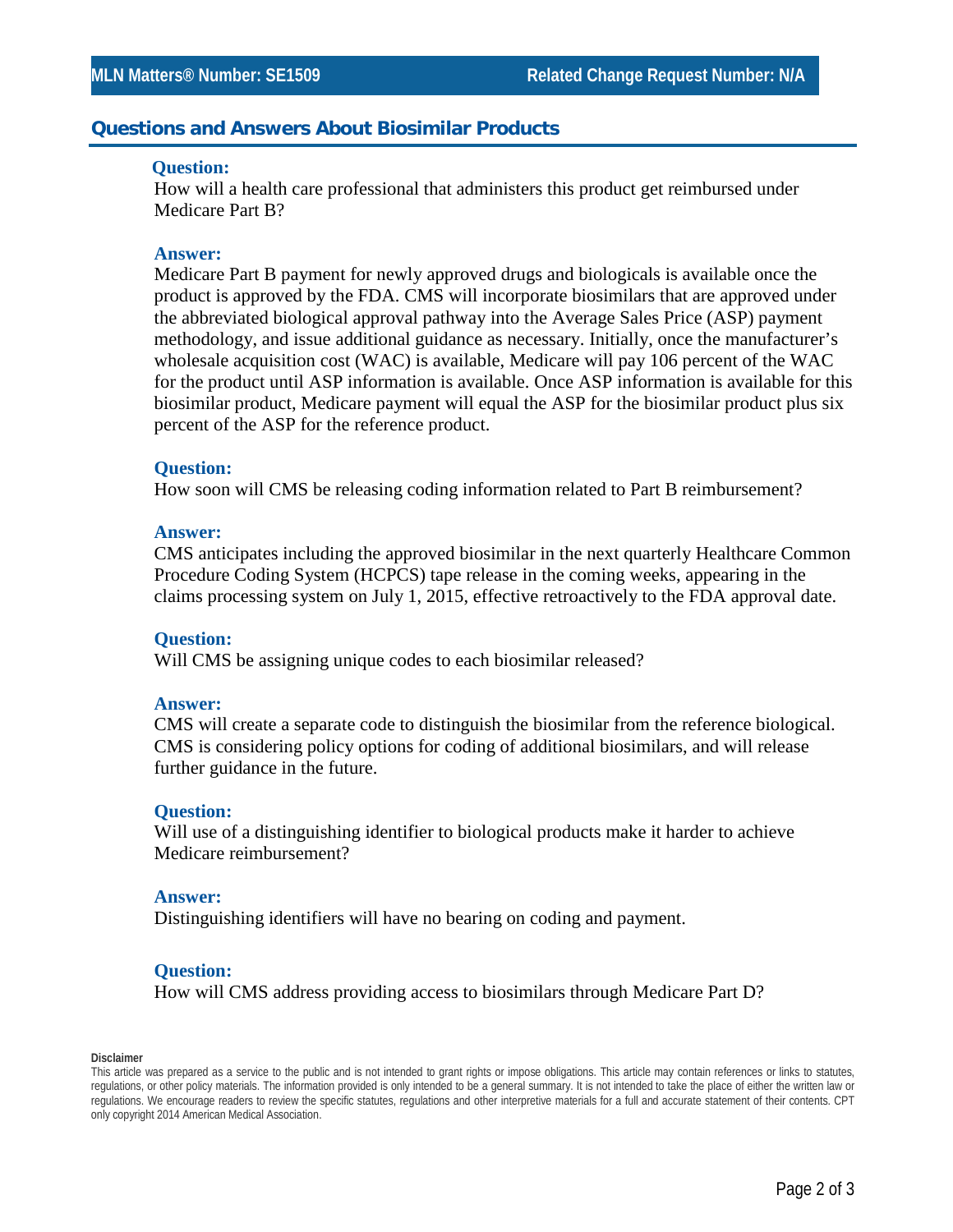#### **Answer:**

Although coverage for filgrastim will generally be provided through Part B, it could also be covered under Part D in certain circumstances (for example, nursing homes or Intermediate Care Facilities for Individuals with Intellectual Disabilities ICF/IID)). CMS will be releasing guidance to plans confirming that biosimilars approved by the FDA will be subject to existing rules for prescription drugs under Part D.

## **Additional Information**

If you have any questions, please contact your MAC at their toll-free number. That number is available at **[http://www.cms.gov/Outreach-and-Education/Medicare-Learning-Net](http://www.cms.gov/Outreach-and-Education/Medicare-Learning-Network-MLN/MLNMattersArticles/index.html) [work-MLN/MLNMattersArticles/index.html](http://www.cms.gov/Outreach-and-Education/Medicare-Learning-Network-MLN/MLNMattersArticles/index.html)** under - How Does It Work.

**Seasonal Flu Vaccinations** - For information on coverage and billing of the influenza vaccine and its administration, please refer to **[MLN Matters® Article #MM8890,](http://www.cms.gov/Outreach-and-Education/Medicare-Learning-Network-MLN/MLNMattersArticles/Downloads/MM8890.pdf)** "Influenza Vaccine Payment Allowances - Annual Update for 2014-2015 Season" and **[MLN Matters® Article #SE1431,](http://www.cms.gov/Outreach-and-Education/Medicare-Learning-Network-MLN/MLNMattersArticles/Downloads/SE1431.pdf)** "2014- 2015 Influenza (Flu) Resources for Health Care Professionals."

Also, check out the following resources from the Centers for Disease Control and Prevention (CDC): **[Influenza \(Flu\)](http://www.cdc.gov/FLU/)** web page for the latest information on flu including the CDC 2014-2015 recommendations for the prevention and control of influenza, antiviral information, CDC flu mobile app, Q&As, toolkit for long term care employers, and other free resources. Review the CDC's **[Antiviral Drugs](http://www.cdc.gov/flu/professionals/antivirals/index.htm)** website for information about how antiviral medications can be used to prevent or treat influenza when influenza activity is present in your community, and view the updated "Influenza Antiviral Medications: Summary for Clinicians." A CDC Health Update reminding clinicians about the importance of flu antiviral medications was distributed via the CDC Health Alert Network on January 9, 2015, and is available at **<http://emergency.cdc.gov/HAN/han00375.asp>** on the Internet.

**Disclaimer**

This article was prepared as a service to the public and is not intended to grant rights or impose obligations. This article may contain references or links to statutes, regulations, or other policy materials. The information provided is only intended to be a general summary. It is not intended to take the place of either the written law or regulations. We encourage readers to review the specific statutes, regulations and other interpretive materials for a full and accurate statement of their contents. CPT only copyright 2014 American Medical Association.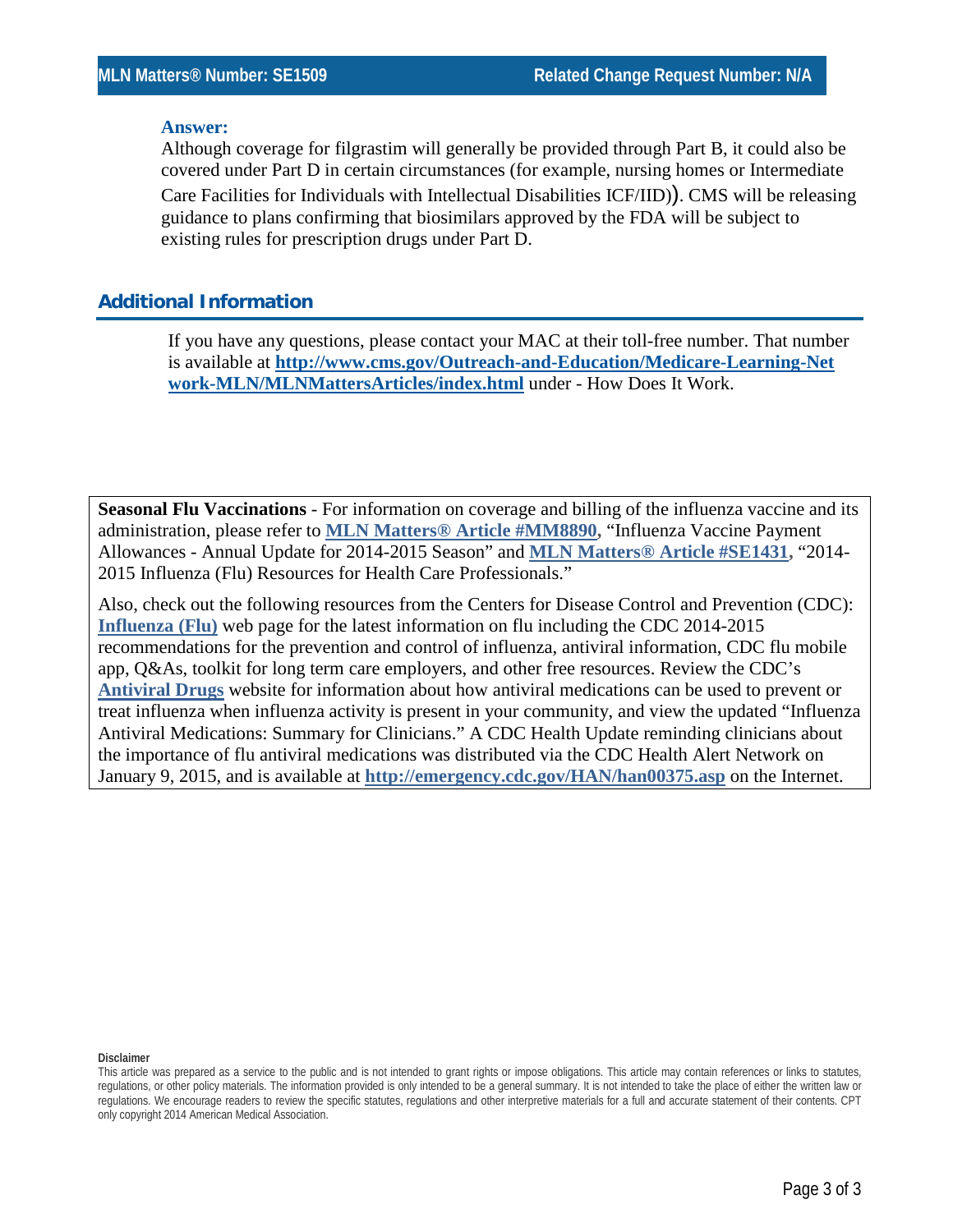

## **CENTER FOR MEDICARE**

| TO:             | Part D Sponsors                                                               |
|-----------------|-------------------------------------------------------------------------------|
| FROM:           | Amy K. Larrick<br>Acting Director, Medicare Drug Benefit and C & D Data Group |
| <b>SUBJECT:</b> | Part D Requirements for Biosimilar Follow-On Biological Products              |
| DATE:           | March 30, 2015                                                                |

The Affordable Care Act amends section 351 of the Public Health Service Act (PHS Act) adding a subsection (k) to create an abbreviated licensure pathway for follow-on biological products that are demonstrated to be either "biosimilar" to or "interchangeable" with a Food and Drug Administration (FDA) licensed reference biological product.<sup>1</sup> This memorandum clarifies the application of Part D formulary review policies, low-income subsidy (LIS) and catastrophic cost sharing rules, and Coverage Gap Discount Program (Discount Program) requirements regarding "biosimilar" follow-on biological products covered under Medicare Part D. Additional guidance may be issued for "interchangeable" biological products at a later date.

## **Medicare Part D Formulary Review Policies**

 $\overline{a}$ 

Biosimilars may provide Part D sponsors with new products that create formulary design options to help control costs while still ensuring beneficiaries have access to the medications they need. Our existing formulary review and formulary change policies provide Part D sponsors with the flexibility to promote the appropriate use of biosimilars through their formulary and drug utilization management strategies when designing their Part D benefits. CMS will evaluate formulary change requests involving biosimilars on an individual basis and will determine if they meet the requirements of our formulary review and approval process based on information in the FDA-approved label and statutory compendia. However, the reference and biosimilar products will not be considered as different drugs for the purposes of satisfying the two distinct drugs requirement for each of the submitted categories and classes, except as provided in 42 CFR § 423.120(b)(2)(ii).

Biosimilars may be added to plan formularies at any time as a formulary enhancement. Formulary changes involving the addition of the biosimilar and removal of the reference biological product will generally be considered a non-maintenance change. These formulary

<sup>1</sup> Follow-on biological products approved under subsection (k) will be listed in the FDA's new *Purple Book: Lists of Licensed Biological Products with Reference Product Exclusivity and Biosimilarity or Interchangeability Evaluations,* available at [http://www.fda.gov/Drugs/DevelopmentApprovalProcess/HowDrugsareDevelopedandApproved/ApprovalApplications/Therapeu](http://www.fda.gov/Drugs/DevelopmentApprovalProcess/HowDrugsareDevelopedandApproved/ApprovalApplications/TherapeuticBiologicApplications/Biosimilars/ucm411418.htm) [ticBiologicApplications/Biosimilars/ucm411418.htm](http://www.fda.gov/Drugs/DevelopmentApprovalProcess/HowDrugsareDevelopedandApproved/ApprovalApplications/TherapeuticBiologicApplications/Biosimilars/ucm411418.htm)*.* Part D sponsors are also encouraged to monitor the FDA's website for new BLA approvals a[t http://www.accessdata.fda.gov/scripts/cder/drugsatfda/index.cfm?fuseaction=Reports.ReportsMenu.](http://www.accessdata.fda.gov/scripts/cder/drugsatfda/index.cfm?fuseaction=Reports.ReportsMenu)